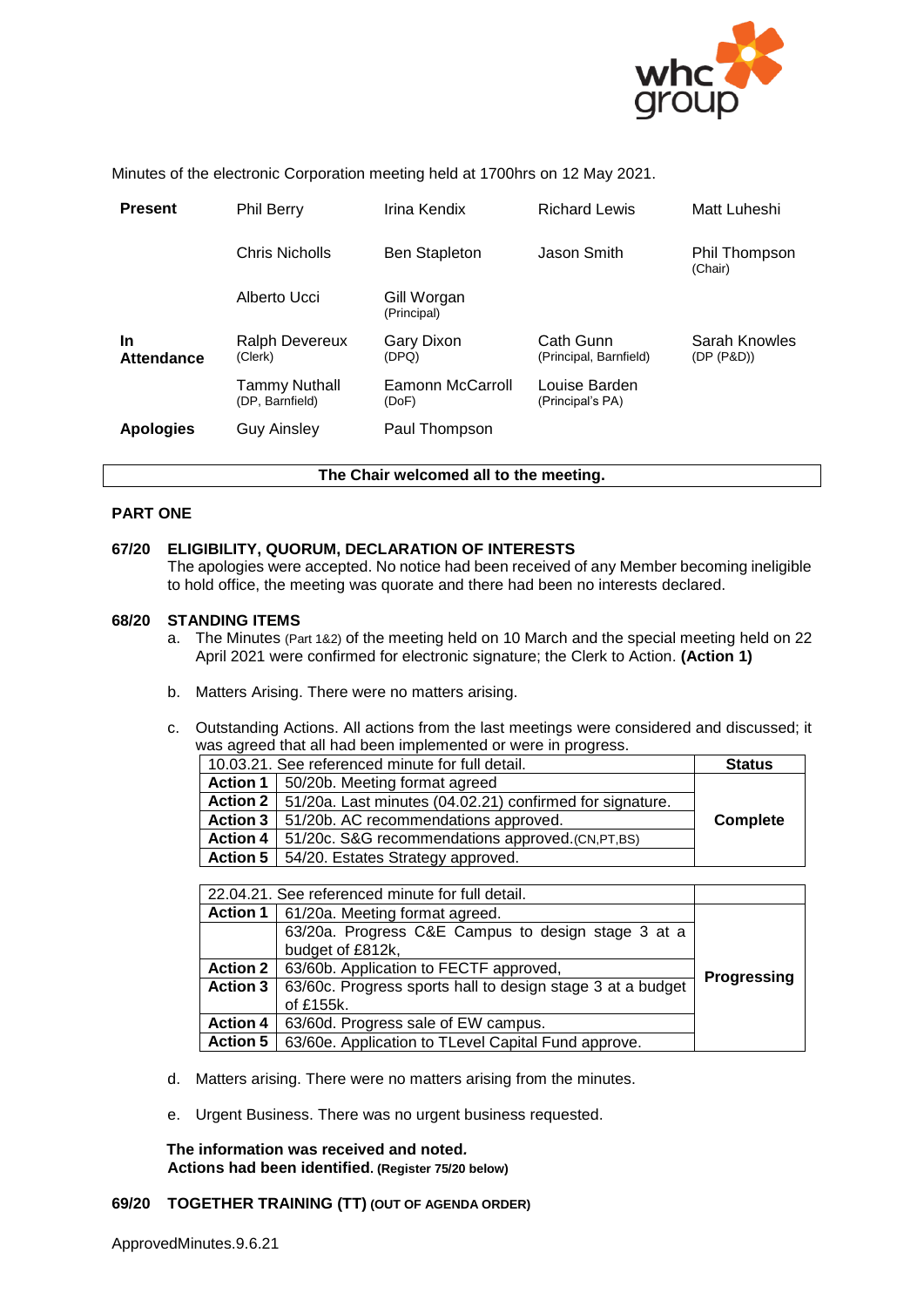The TT Managing Director (MD) delivered an interactive electronic presentation on the current situation, introduced by a brief explanation of the background to establishment of the Company to inform the newer Corporation Members. The joint venture with Oaklands College continued to make sound progress and had grown from 100 students on start-up 3 years ago to the cautious target of 230 this year; employers using TT included large national companies, such as: "Camelot" (the national lottery organisation); "Booking.com"; "ASOS" (on-line shopping) and the NHS. Apprentices continued to receive training on-line with individual additional coaching and mentoring as necessary and the 20% "off-the-job" requirement was being flexibly achieved under direction of the Learning Coaches*.* Progress reviews, including targets and improvement guidance also continued on-line in common with "End Point" assessments. Face to face delivery, particularly for those who required examinations and workshop access had been resumed on 8 March with many other learners opting to continue "on-line" at least until term end. Enrolment numbers were above expectation with 100 applications to date and an expectation of a further 30, which had increased the financial forecast annual surplus from £100k to £140k. The Performance Dashboard was all "Amber" or "Green", although retention had been affected by Covid related redundancy issues. The growth from 100 to 230 students in 3 years had been professionally managed and impressive, further growth resulting from the "Skills for Jobs" White Paper initiatives and the national £2.5b "Levy" budget, was likely and a national rollout of on-line provision was even possible. During general discussions, the invitation to join the multi-agency Safeguarding Apprenticeship trailblazer group was noted and welcomed. Development of bespoke packages with individual employers and personal contact was an important element of the management ethos and had contributed to the current achievements. Levy arrangements included the facility for employers to "feedback" and inform other user agencies; TT was consistently commended. Enhancement of the excellent development of on-line delivery and processes provided great opportunity to roll out a mixed portfolio of packages; as already suggested perhaps nationwide. An increased demand for cross and upskilling was expected and training for the NHS, which had been suspended for over 12 months would be re-introduced. There was large proportion of Levy payers that did not use the facility, for some there was no suitable offer in the 700+ apprenticeship standards. Members thanked the MD for the information and the clear presentation.

#### **The information was received and noted***.*

#### **70/20 PRINCIPALS REPORT**

- a. Performance. The Report included detail of the Key Performance Indicator (KPI) Dashboard, the colour coded performance monitoring criteria were fully considered and related issues were discussed. The Adult Education Budget (AEB) clawback threshold had now been published at 90%, which would be managed within existing financial arrangements.
- b. Students. Covid Lateral Flow testing had moved from campus to voluntary home completion, results were returned to College and were recorded. A Dfe refund to the College for testing related expenditure of c£35k was expected. Travel cost for students was an increasing challenge, the College Bursary Fund provided some support and the total amount available may be increased. Negotiations were ongoing with Arriva buses regarding student discounts.
- c. "Everyone's Invited". The recently raised profile of sexual abuse matters and the arrival of the associated "Everyone's Invited" website had led to a contingency review of crosscollege and sub-contractor Safeguarding arrangements, there were no entries relating to WHC or BC. Ofsted would now start to complete associated reviews and the Office for Students (OfS) had issued additional related guidance.
- d. Skills Accelerator. The White Paper (Skills for Jobs) established the Skills Accelerator programme, to reshape local labour markets through employer representative boards across agreed geographical areas. To be achieved through "Local Skills Improvement Plan" (LSIP) trailblazers and Strategic Development Fund (SDF) pilots; WHC was strongly supportive of these vital initiatives. The LSIPs would be piloted in 6-8 areas, led by employer representative bodies and funding was available. The SDF pilots aimed to test viability of change in skills delivery to meet local needs, and were aligned with the LSIP. WHC would lead 2 bids for SDF:
	- (i) the "Hertfordshire bid" aligned to a LSIP currently under development by Hertfordshire Local Enterprise Partnership (HLEP) and involving Employer Representative Bodies (ERB); the Herts Chamber would be the lead organisation; and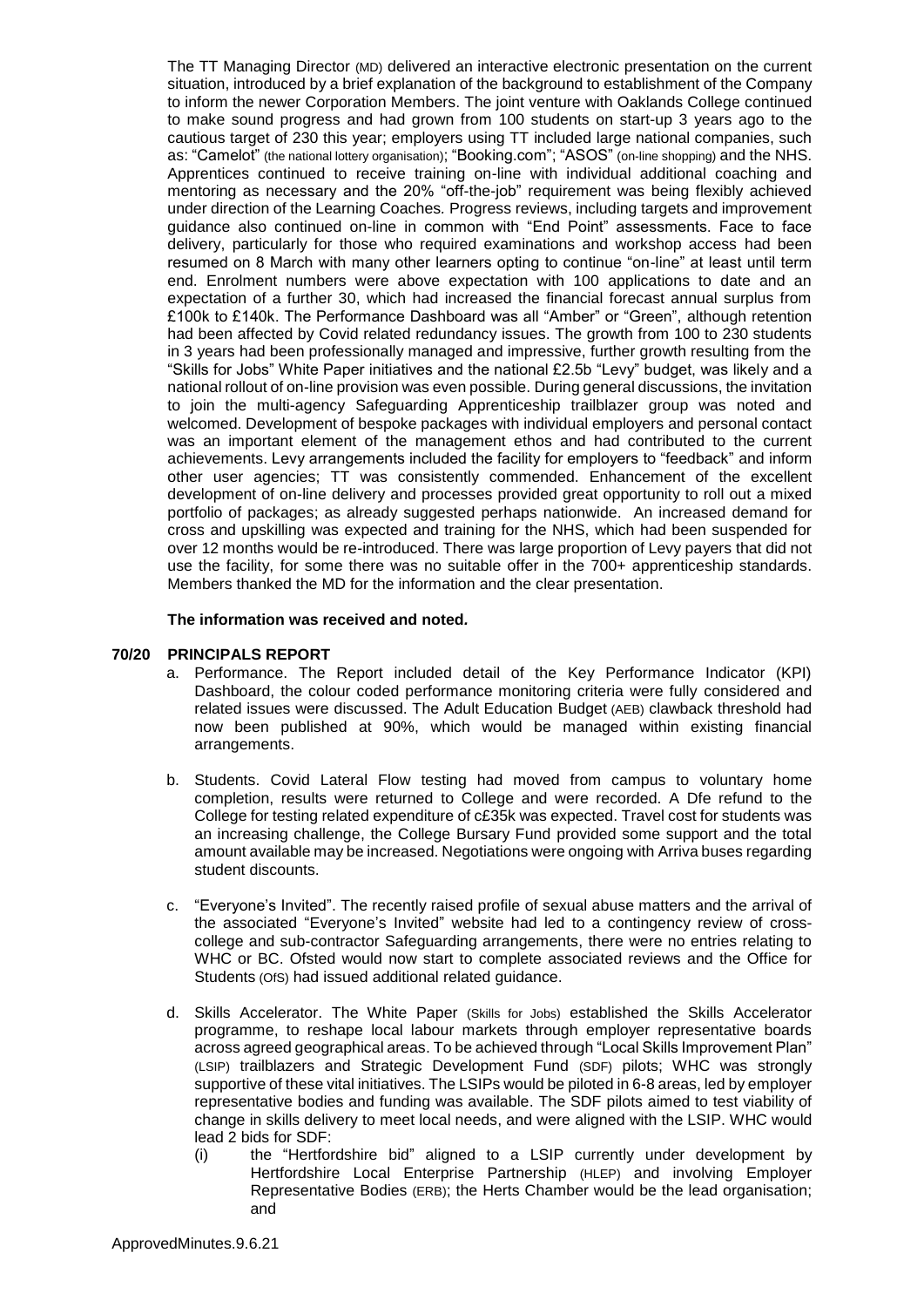(ii) the "M1 South" bid to be submitted by 25 May 2021. This bid is less advanced than the above since the South East Midlands LEP (SEMLEP), as a younger agency, is less well established than HLEP.

The pressure of work was heavy and required concentrated team-work, professionalism and commitment. Some additional short-term and well-qualified support was helping with the additional workload. If successful, the positive impacts could include developing and sharing of curriculum content and sector-specific employer 'strategic' advisory boards. It was hoped that some cross county border initiatives would emerge in future.

- e. The University of Hertfordshire (UoH) had been successful in the initial stage of application to establish an Institute of Technology (IoT), which would deliver Higher Education (HE) in science, technology, engineering and mathematics(STEM). Preference was often given to newly constructed large and impressive dedicated facilities but this bid assumed dispersed delivery across the UoH and the 4 county colleges (BC would not be involved it is for Herts only) largely delivered from existing premises; all, (temporarily excepting Oaklands) would be fully involved in development of a possible second stage submission and if viable, a full business case would be presented to the Corporation for consideration. **(Action 2)** Shortlisted applicants would be interviewed and the outcome announced in the autumn. Each college would deliver all aspects of the IoT curriculum, but the student numbers would attribute to the IoT; this would justify the initial investment. There would be no effect on WHC Level 4&5 provision and the partnership with UoH could engender additional benefit. The business model would be a Joint Venture (JV) between all participants with a specific governance model; in a similar manner as TT. The exact model would be put together by professional legal agencies with the overriding caveat that there would be no responsibility for other partners' liabilities. Benefits must outweigh Risk.
- f. Cyber Security. The risk of serious and aggressive cyber-security incidents in educational establishments had increased since late February 2021, with several ransomware attacks, some of which had been successful. Accordingly, a practice meeting using Major Incident Procedures had been held to inform development of protective, contingency and postincident recovery procedures. Key lessons and actions included: leadership incident WhatsApp group established; review and update of emergency contact list; continuing security awareness training for staff and students; development of offline plans essential services and more**.** Backup arrangements had been considerably enhanced and further enhancement was to be installed this week (an "immutable infrastructure"). External specialist advice had been sought to supplement internal expertise and the College was working closely with JISC (internet provider) and the College insurance agency; access was also available to the National Cyber Security Centre. Despite the comprehensive protective environment this was a constantly evolving criminal environment and continual updating was necessary. Additionally, regular and comprehensive cross-group training and evaluation exercises were necessary.
- g. Capital Project. The decision at the last Corporation meeting prompted progression of BC Phase 2 and Phase 3 proposals for planning. The latest activity is the formal appointment of the Professional Team, which is underway and on track. The Stage 1 grant submission to the transformation fund was submitted in March for a decision by the end of May. If progressing to stage 2, the application will be required by the end of July, and the outcome will be known by the end of September 21.
- h. Student Achievement:
	- (i) Mohammed Ahmed, a L2 plumbing student at BC is a finalist in the Screwfix Trade Apprentice of the Year competition;
	- (ii) BC has won the award "Bodyshop Education Provider of the year and Sergiu Lonescu a technician in the BC Motor Vehicle was awarded the under 30 "rising star"; and
	- (iii) Lucy Dillon and Enid Baroni from the Professional Chef's course at WHC had reached the semi-final of the Nestle Torque D'Or Hospitality competition.

Congratulations were recorded to all. **(Action 3)**

## **The information was received and noted***.*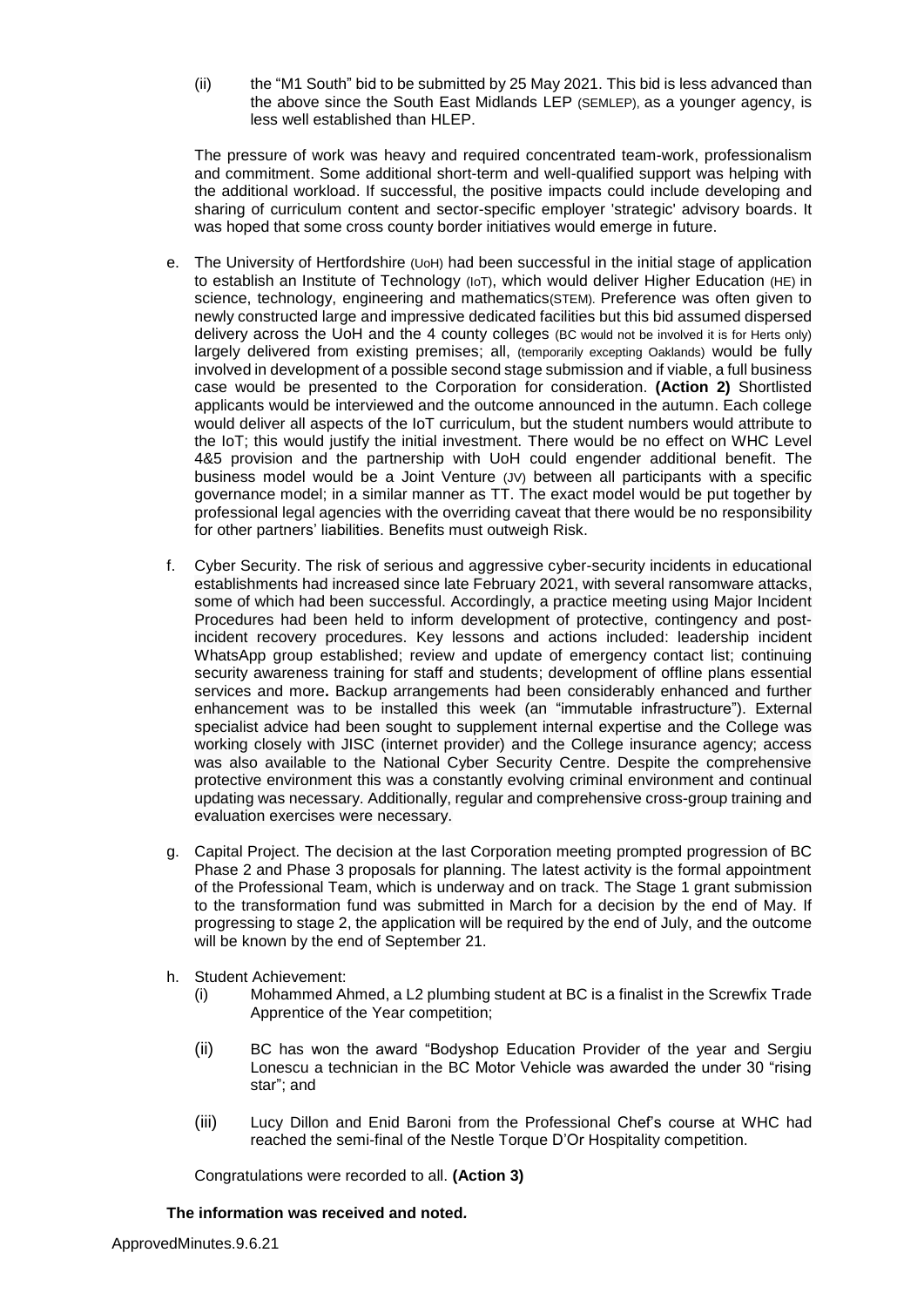#### **Actions had been identified. (Register 75/20 below)**

#### **71/20 COMMUNITY ENGAGEMENT ANNUAL REPORT**

The Report opened with the Public Value Statement and the community engagement key aims to refresh Members on the underlying culture; it then outlined the recent White Paper and the Strategic Plan 2018.21, which would soon be refreshed together with a review of the Community Engagement Strategy. The report detailed the current key community engagement activities with partners across local and regional areas and provided developing information which would inform the next strategic phase beyond 2021. The paper was then generally considered and discussed. Various regional skills priorities had been raised (page 11) and it was explained that Life Sciences were niche areas of employment and WHC provided a route for students to HEI (HE Institutions) who would access higher-level qualifications. It may be helpful to categorise information for example as; mission critical, important for business delivery and community relations/local public benefit and it was explained that all engagement in the paper was high priority but future reports would include some categorisation. **(Action 4)** Looking at the "new initiatives", there was no surge in cross sector in adult enrolments but the new "Lifetime guarantee" launched in April may change that, however complexities and rules continued to make upskilling difficult for adults. Some initiatives had more potential such as the Skills Accelerator, considered in the last item, which was the first step towards co-ordination with agencies to identify skills gaps and shortages and then to agree regionally how they should be filled. Work with local agencies, such as the Herts Innovation Quarter Network could provide meaningful opportunities, that route led to the excellent collaboration with BRE and Stewart Milne Timber. Looking to raise profiles, some ex WHC students, now business owners gave some support but experience showed that generally FE College Alumni provide little active assistance. However increased co-operation and attention to the Luton Secondary Heads' Forum had generated an increased application rate in Luton including "first choice" options and collaboration with SEMLEP was proving fruitful. Although reduced through Covid associated restrictions participation in community events by students had largely not been possible.

#### **The information was received and noted***.* **Actions had been identified. (Register 75/20 below)**

#### **72/20 MEMBERS**

- a. Irina Kendix term of office would end on 12.06.21 and it was unanimously agreed to reappoint for a further term. **(Action 5)**
- b. There had been no visits or learning walks for Covid related reasons.
- c. Safeguarding. The Safeguarding Nominee Matt Luheshi updated the meeting on outcomes from his recent meeting with the Safeguarding Committee. He explained one instance from each of three categories:
	- (i) student with medical support needs; a student had suffered a fatal incident away from College, a notifiable incident to Ofsted. All processes for students in need of medical support were fully compliant with requirements.
	- (ii) "Everyone's Invited", the recent media coverage of the fallout from Dulwich College had focused attention on availability of reporting processes and a button had been added to landing pages of associated webpages. Procedures had been assured as robust.
	- (iii) Sub-contractors' standards, there had additionally been media coverage on standards at sub-contractors. WHC due diligence prior to appointment was robust and to obtain assurance on continuing compliance, the Designated Safeguarding Lead (DSL) would be present at all monitoring processes.

#### **The information was received and noted***.* **Actions had been identified. (Register 75/20 below)**

#### **73/20 URGENT BUSINESS**

There had been no urgent business requested.

#### **74/20 DATE OF NEXT MEETING**

The next meeting would be at 1700 on 9 June 2021.

#### **75/20 ACTION REGISTER**

ApprovedMinutes.9.6.21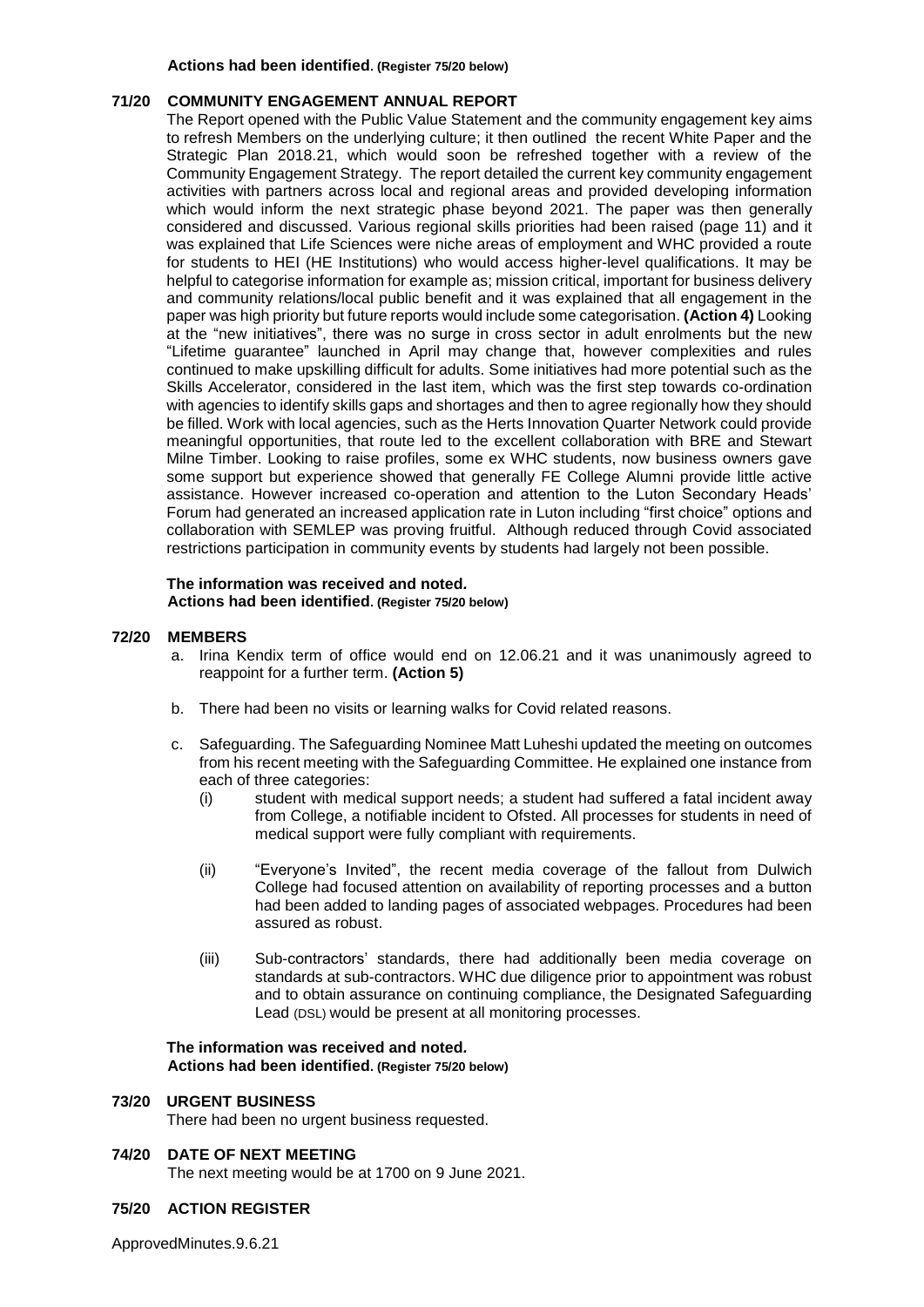| See referenced minute for full detail. |                                                           | Resp         | Date     |
|----------------------------------------|-----------------------------------------------------------|--------------|----------|
| <b>Action 1</b>                        | 68/20a. Last Minutes (10.03.21 & 22.04.21) confirmed.     | <b>Clerk</b> | wie      |
| <b>Action 2</b>                        | 70/20e. Part 2 IoT bid to be presented for consideration. | Chair        | asap     |
| <b>Action 3</b>                        | 70/20h. Congratulations to awarded students.              |              | wie      |
| <b>Action 4</b>                        | 71/20. Information to be prioritised in future reports.   | Chair        | wie      |
| <b>Action 5</b>                        | 72/20a. IK re-appointed to Corporation.                   | <b>Clerk</b> | 12.06.21 |

<u>[Ralph Devereux \(Clerk\) for Phil Thompson \(Chair\)](https://eu1.documents.adobe.com/verifier?tx=CBJCHBCAABAAymcl8KZD9ujdzgc0WBeY5MxJEmRBHZEM)</u>